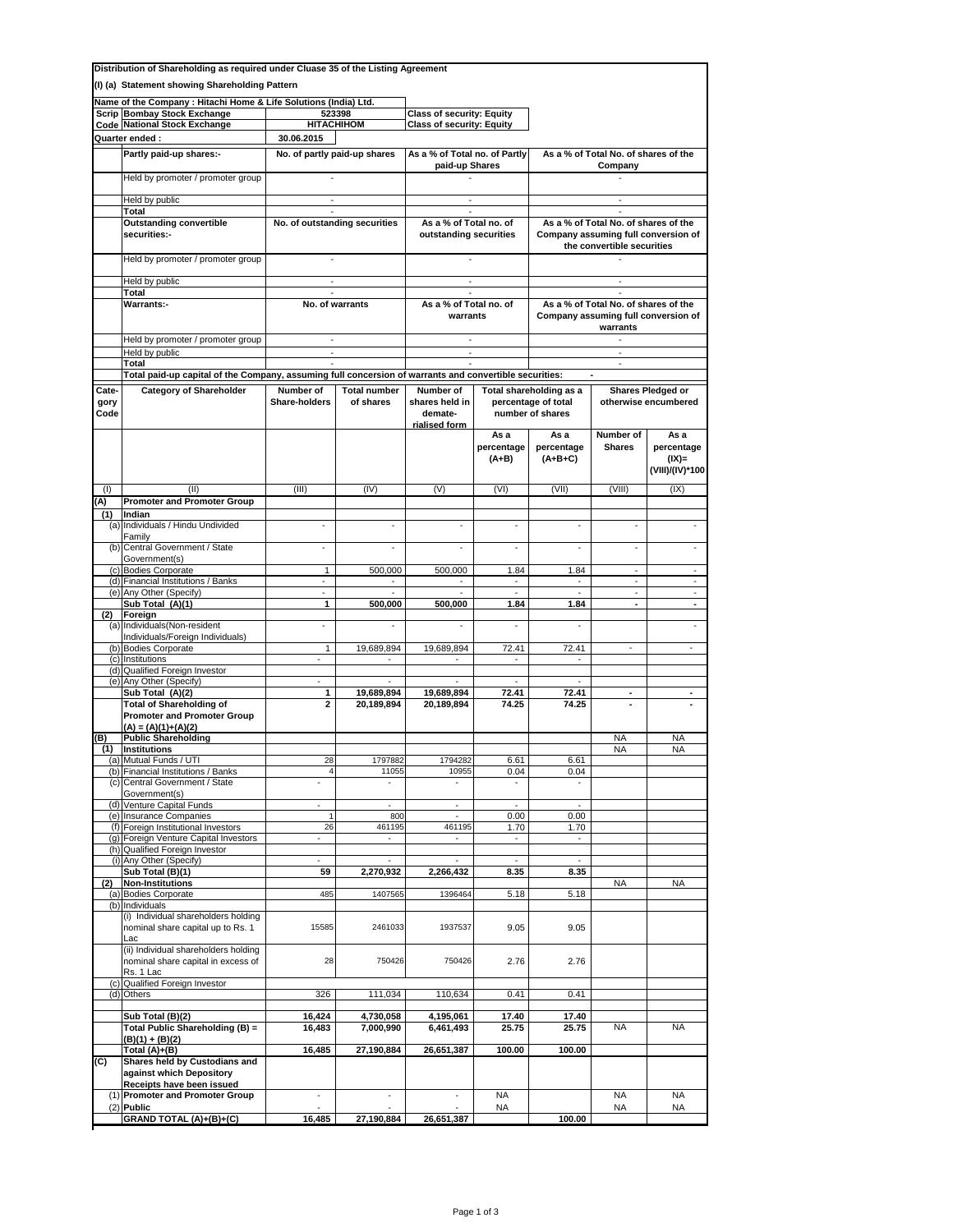|              | (I) (b) Statement showing holding of securities (including shares, warrants, convertible securities) of persons belonging to the category "Promoter and Promoter Group"                                                                              |                                                  |                                                                                                            |                                                                                                                                                                 |                                                               |                                                                                           |                                                                               |                                                                                                                                                                     |                                                |                                                                                       |                                                                                                                                                                              |  |  |  |  |
|--------------|------------------------------------------------------------------------------------------------------------------------------------------------------------------------------------------------------------------------------------------------------|--------------------------------------------------|------------------------------------------------------------------------------------------------------------|-----------------------------------------------------------------------------------------------------------------------------------------------------------------|---------------------------------------------------------------|-------------------------------------------------------------------------------------------|-------------------------------------------------------------------------------|---------------------------------------------------------------------------------------------------------------------------------------------------------------------|------------------------------------------------|---------------------------------------------------------------------------------------|------------------------------------------------------------------------------------------------------------------------------------------------------------------------------|--|--|--|--|
| Sr.<br>No.   | Name of the Shareholder                                                                                                                                                                                                                              | Details of shares held                           |                                                                                                            |                                                                                                                                                                 | <b>Encumbered shares</b>                                      |                                                                                           | <b>Details of warrants</b>                                                    |                                                                                                                                                                     | <b>Details of convertible</b><br>securities    |                                                                                       | <b>Total Shares</b><br>(including<br>underlying<br>shares assuming<br>full conversion of<br>warrants and<br>convertible<br>securities) as a %<br>of diluted share<br>capital |  |  |  |  |
|              |                                                                                                                                                                                                                                                      | No of Shares<br>held                             | As a % of<br>grand total<br>(A)+(B)+(C)                                                                    | No                                                                                                                                                              | As a<br>percentage<br>(VI)=(V)/(III)*<br>100                  | As a % of<br>grand total<br>$(A)+(B)+(C)$<br>of sub-clause<br>(I)(a)(VII)                 | No of<br>warrants<br>held                                                     | As a % of<br>total no. of<br>warrants of<br>the same<br>class                                                                                                       | No of<br>conver-<br>tible secu-<br>rities held | As a % of<br>total no.<br>of conver<br>tible<br>securities<br>of the<br>same<br>class |                                                                                                                                                                              |  |  |  |  |
| (1)          | (II)                                                                                                                                                                                                                                                 | (III)                                            | (IV)                                                                                                       | (V)                                                                                                                                                             | (VI)                                                          | (VII)                                                                                     | (VIII)                                                                        | (IX)                                                                                                                                                                | (X)                                            | (XI)                                                                                  | (XII)                                                                                                                                                                        |  |  |  |  |
| 1            | Hitachi Appliances Inc.                                                                                                                                                                                                                              | 19,689,894                                       | 72.414                                                                                                     | 0                                                                                                                                                               | 0                                                             | $\mathbf 0$                                                                               | 0                                                                             | 0.000                                                                                                                                                               | 0                                              | 0.000                                                                                 | 72.414                                                                                                                                                                       |  |  |  |  |
| 2            | Hitachi India Pvt. Ltd.<br>Total                                                                                                                                                                                                                     | 500,000<br>20,189,894                            | 1.839<br>74.252                                                                                            | 0                                                                                                                                                               | 0                                                             | 0                                                                                         | 0<br>0                                                                        | 0.000<br>0.000                                                                                                                                                      | 0<br>0                                         | 0.000<br>0.000                                                                        | 1.839<br>74.252                                                                                                                                                              |  |  |  |  |
|              | (I) (c) (i) Statement showing holding of securities (including shares, warrants, convertible securities) of persons belonging to the category "Public" and                                                                                           |                                                  |                                                                                                            |                                                                                                                                                                 |                                                               |                                                                                           |                                                                               |                                                                                                                                                                     |                                                |                                                                                       |                                                                                                                                                                              |  |  |  |  |
|              | holding more than 1% of the total number of shares                                                                                                                                                                                                   |                                                  |                                                                                                            |                                                                                                                                                                 |                                                               |                                                                                           |                                                                               |                                                                                                                                                                     |                                                |                                                                                       |                                                                                                                                                                              |  |  |  |  |
| Sr.          | Name of the Shareholder                                                                                                                                                                                                                              | No of Shares                                     | Shares as a                                                                                                | <b>Details of warrants</b>                                                                                                                                      |                                                               | <b>Details of convertible</b>                                                             |                                                                               | <b>Total Shares (including</b>                                                                                                                                      |                                                |                                                                                       |                                                                                                                                                                              |  |  |  |  |
| No.          |                                                                                                                                                                                                                                                      | held                                             | percentage of                                                                                              | total number of No of warrants                                                                                                                                  |                                                               | securities                                                                                |                                                                               |                                                                                                                                                                     | underlying shares                              |                                                                                       |                                                                                                                                                                              |  |  |  |  |
|              |                                                                                                                                                                                                                                                      |                                                  | shares {i.e.,<br><b>Grand Total</b><br>$(A)+(B)+(C)$<br>indicated in<br><b>Statement at</b><br>para (I)(a) | held                                                                                                                                                            | As a % of<br>total no. of<br>warrants of<br>the same<br>class | No of<br>convertible<br>securities<br>held                                                | % w.r.t.<br>total no. of<br>convertible<br>securities of<br>the same<br>class | assuming full<br>conversion of warrants<br>and convertible<br>securities) as a % of<br>diluted share capital                                                        |                                                |                                                                                       |                                                                                                                                                                              |  |  |  |  |
| $\mathbf{1}$ | BAJAJ ALLIANZ LIFE<br>INSURANCE COMPANY LTD.                                                                                                                                                                                                         | 708933                                           | above}<br>2.61                                                                                             | 0                                                                                                                                                               | 0.000                                                         | $\Omega$                                                                                  | 0.000                                                                         |                                                                                                                                                                     | 2.61                                           |                                                                                       |                                                                                                                                                                              |  |  |  |  |
| 2            | BIRLA SUN LIFE TRUSTEE<br>COMPANY PRIVATE LIMITED<br>A/C BIRLA SUN LIFE MNC FUND                                                                                                                                                                     | 466600                                           | 1.72                                                                                                       | $\Omega$                                                                                                                                                        | 0.000                                                         | U                                                                                         | 0.000                                                                         |                                                                                                                                                                     | 1.72                                           |                                                                                       |                                                                                                                                                                              |  |  |  |  |
|              |                                                                                                                                                                                                                                                      |                                                  | 4.323                                                                                                      | $\overline{0}$                                                                                                                                                  | 0.000                                                         | $\mathbf 0$                                                                               | 0.000                                                                         |                                                                                                                                                                     | 4.323                                          |                                                                                       |                                                                                                                                                                              |  |  |  |  |
|              | Total                                                                                                                                                                                                                                                | 1,175,533                                        |                                                                                                            |                                                                                                                                                                 |                                                               |                                                                                           |                                                                               |                                                                                                                                                                     |                                                |                                                                                       |                                                                                                                                                                              |  |  |  |  |
|              | (I) (c) (ii) Statement showing holding of securities (including shares, warrants, convertible securities) of persons (together with PAC) belonging to the<br>category "Public" and holding more than 5% of the total number of shares of the Company |                                                  |                                                                                                            |                                                                                                                                                                 |                                                               |                                                                                           |                                                                               |                                                                                                                                                                     |                                                |                                                                                       |                                                                                                                                                                              |  |  |  |  |
| Sr.<br>No.   | Name of the Shareholder                                                                                                                                                                                                                              | No of Shares<br>held                             | Shares as a<br>percentage of<br>shares {i.e.,<br><b>Grand Total</b><br>$(A)+(B)+(C)$<br>indicated in       | <b>Details of warrants</b><br>total number of No of warrants<br>held                                                                                            | As a % of<br>total no. of<br>warrants of<br>the same<br>class | <b>Details of convertible</b><br>securities<br>No of<br>convertible<br>securities<br>held | % w.r.t.<br>total no. of<br>convertible<br>securities of<br>the same          | <b>Total Shares (including</b><br>underlying shares<br>assuming full<br>conversion of warrants<br>and convertible<br>securities) as a % of<br>diluted share capital |                                                |                                                                                       |                                                                                                                                                                              |  |  |  |  |
|              |                                                                                                                                                                                                                                                      |                                                  | <b>Statement at</b><br>para (I)(a)<br>above}                                                               |                                                                                                                                                                 |                                                               |                                                                                           | class                                                                         |                                                                                                                                                                     |                                                |                                                                                       |                                                                                                                                                                              |  |  |  |  |
|              | No such shareholder                                                                                                                                                                                                                                  |                                                  |                                                                                                            |                                                                                                                                                                 |                                                               |                                                                                           |                                                                               |                                                                                                                                                                     |                                                |                                                                                       |                                                                                                                                                                              |  |  |  |  |
|              | Total                                                                                                                                                                                                                                                |                                                  |                                                                                                            |                                                                                                                                                                 |                                                               |                                                                                           |                                                                               |                                                                                                                                                                     |                                                |                                                                                       |                                                                                                                                                                              |  |  |  |  |
|              | (I) (d) Statement showing details of locke-in shares                                                                                                                                                                                                 |                                                  |                                                                                                            |                                                                                                                                                                 |                                                               |                                                                                           |                                                                               |                                                                                                                                                                     |                                                |                                                                                       |                                                                                                                                                                              |  |  |  |  |
| Sr.<br>No.   | Name of the Shareholder                                                                                                                                                                                                                              |                                                  | Number of<br>Locked-in<br><b>Shares</b>                                                                    | Locked-in Shares as a percentage of total<br>number of shares {i.e., Grand Total<br>(A)+(B)+(C) indicated in Statement at para<br>(I)(a) above}                 |                                                               |                                                                                           |                                                                               |                                                                                                                                                                     |                                                |                                                                                       |                                                                                                                                                                              |  |  |  |  |
|              | No share of the Company is in Lock-in period.                                                                                                                                                                                                        |                                                  |                                                                                                            |                                                                                                                                                                 |                                                               |                                                                                           |                                                                               |                                                                                                                                                                     |                                                |                                                                                       |                                                                                                                                                                              |  |  |  |  |
|              | (II) (a) Statement showing details of Depository Receipts (DRs)                                                                                                                                                                                      |                                                  |                                                                                                            |                                                                                                                                                                 |                                                               |                                                                                           |                                                                               |                                                                                                                                                                     |                                                |                                                                                       |                                                                                                                                                                              |  |  |  |  |
| Sr.<br>No.   | Type of outstanding DR (ADRs,<br>GDRs, SDRs, etc.)                                                                                                                                                                                                   | Number of<br>outstanding<br><b>DRs</b>           | Number of<br><b>Shares</b><br>underlying<br>oustanding<br><b>DRs</b>                                       | Shares underlying oustanding DRs as a<br>percentage of total number of shares<br>{i.e., Grand Total (A)+(B)+(C) indicated in<br>Statement at para (I)(a) above} |                                                               |                                                                                           |                                                                               |                                                                                                                                                                     |                                                |                                                                                       |                                                                                                                                                                              |  |  |  |  |
|              | No Depository Receipt Issued by the Company.                                                                                                                                                                                                         |                                                  |                                                                                                            |                                                                                                                                                                 |                                                               |                                                                                           |                                                                               |                                                                                                                                                                     |                                                |                                                                                       |                                                                                                                                                                              |  |  |  |  |
|              | (II) (b) Statement showing Hoding of Depository Receipts (DRs), where underlying shares held by 'promoter /<br>promoter group' are in excess of 1% of the total number of shares                                                                     |                                                  |                                                                                                            |                                                                                                                                                                 |                                                               |                                                                                           |                                                                               |                                                                                                                                                                     |                                                |                                                                                       |                                                                                                                                                                              |  |  |  |  |
| Sr.          | Name of the DR holder                                                                                                                                                                                                                                | Type of                                          | Number of                                                                                                  | Shares underlying oustanding DRs as a                                                                                                                           |                                                               |                                                                                           |                                                                               |                                                                                                                                                                     |                                                |                                                                                       |                                                                                                                                                                              |  |  |  |  |
| No.          |                                                                                                                                                                                                                                                      | outstanding<br>DR (ADRs,<br>GDRs, SDRs,<br>etc.) | Shares under-<br>lying out-<br>standing DRs                                                                | percentage of total number of shares<br>{i.e., Grand Total (A)+(B)+(C) indicated in<br>Statement at para (I)(a) above}                                          |                                                               |                                                                                           |                                                                               |                                                                                                                                                                     |                                                |                                                                                       |                                                                                                                                                                              |  |  |  |  |
|              | No such Depository Receipt.                                                                                                                                                                                                                          |                                                  |                                                                                                            |                                                                                                                                                                 |                                                               |                                                                                           |                                                                               |                                                                                                                                                                     |                                                |                                                                                       |                                                                                                                                                                              |  |  |  |  |